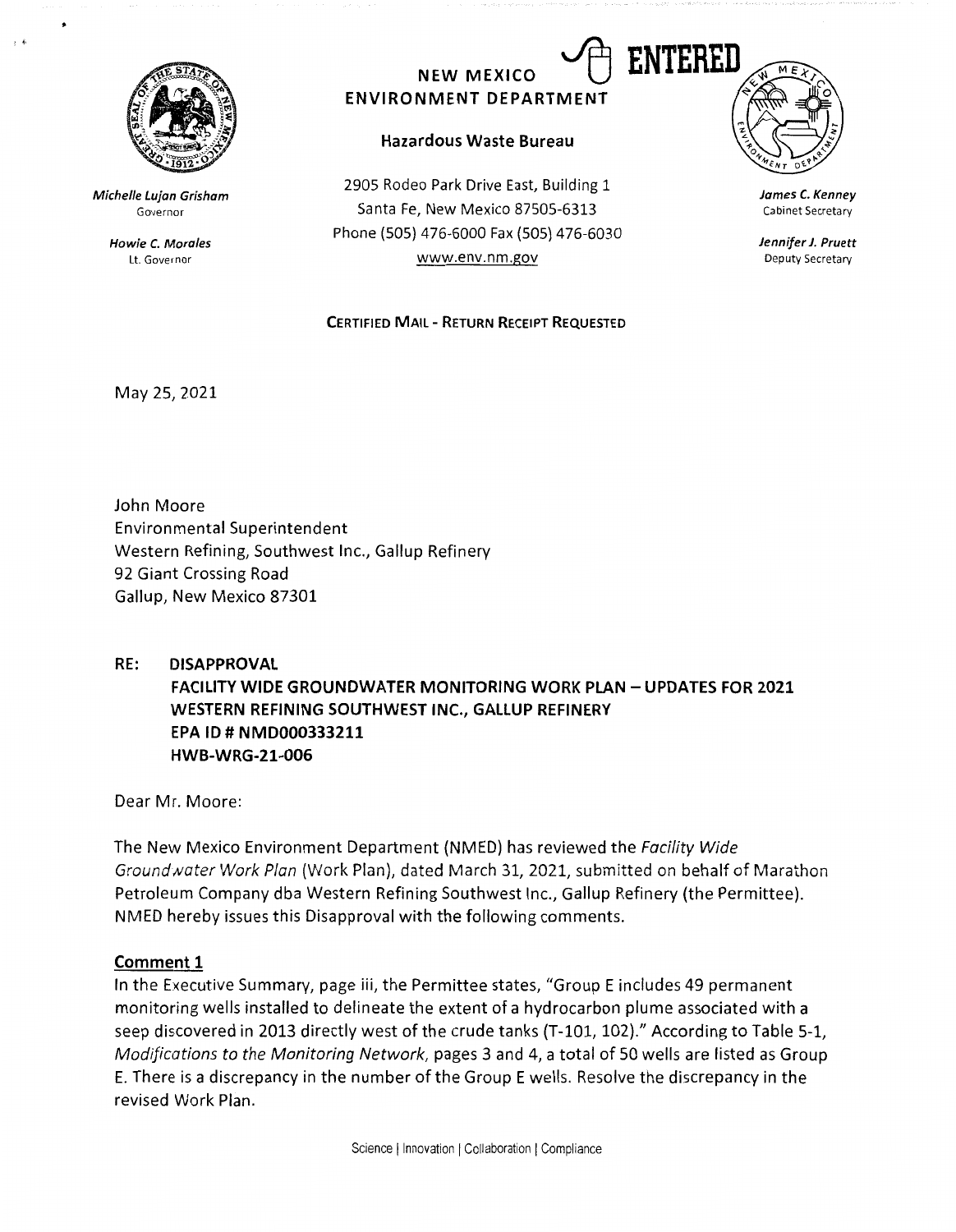#### **Comment 2**

In Section 2.1, Historical and Current Site Use, page 3, the Permittee states, "[t]he Refinery also receives natural gasoline feed stock via a 4-in diameter pipeline that comes in from the west along the Interstate 40 corridor from the Western Refining Southwest, LLC - Wingate Plant (formerly Conoco gas plant)." The statement indicates that the "Wingate Plant" belongs to the Permittee. In a response letter, clarify whether the plant was acquired and currently operated by the Permittee.

 $\ddot{\phantom{1}}$ 

## **Comment 3**

In Section 2.4, Summary of Historical Impacts, page 9, the Permittee states, "[b]ased on the subsurface soil conditions, there is a possibility that precipitation could cause constituents to leach and reach groundwater." Section 3.3, Vegetation Types, page 14, states that average rainfall at the Refinery is less than 7 [inches] per year. Note that northwestern New Mexico is characterized by a semiarid climate and mean annual rainfall is generally low as stated in Section 3.3. Precipitation may not be a significant contributing factor for constituents to leach and reach groundwater. The more prominent contributing factors at the site may include a hydrostatic pressure exerted by fluids that are/were leaking from the sewer pipelines, NAPIS, production wells, sanitary and aeration lagoons. Revise the Work Plan, as necessary.

## **Comment 4**

Section 2.4 includes six subsections, Sections 2.4.1 through 2.4.6. Sections 2.4.1, Separate Phase Hydrocarbons, and 2.4.2, Methyl Tert Butyl Ether, provide discussion specific to the contaminants while Sections 2.4.3, NAPIS Unit, 2.4.4, Aeration Basin, 2.4.5, North Drainage Ditch, and 2.4.6, OW-14 Source Area, provide discussion specific to the areas. Sections 2.4.1 and 2.4.2 and Sections 2.4.3 through 2.4.6 may be separated and grouped for clarity and better organization. Revise the Work Plan, as appropriate.

In addition, Sections 2.4.1 and 2.4.2 provide a discussion regarding two specific types of contaminants, separate phase hydrocarbons (SPH) and methyl tert butyl ether (MTBE); however, the contaminants of concern (COCs) are not limited to SPH and MTBE. Other hydrocarbon constituents such as benzene, toluene, ethylbenzene, total xylenes (BTEX), chlorinated solvents (e.g., 1,2 dichloroethane), and metals have also been detected above the applicable screening levels at the Facility. Acknowledge that there are other COCs. Similarly, although there are multiple Solid Waste Management Units (SWMUs) and Areas of Concern (AOCs) at the Facility, the discussion for the only four specific areas is included. Acknowledge that there are other impacted areas. Unless the discussion is inclusive, provide a clarification stating that there are other COCs and SWM Us/ AOCs at the Facility. Revise the Work Plan for clarity.

# **Comment 5**

Some discussions provided in Sections 2.4.1 through 2.4.6 are incomplete and do not include the latest information. For example, Section 2.4.4, Aeration Basin, page 11, concludes, "[t]he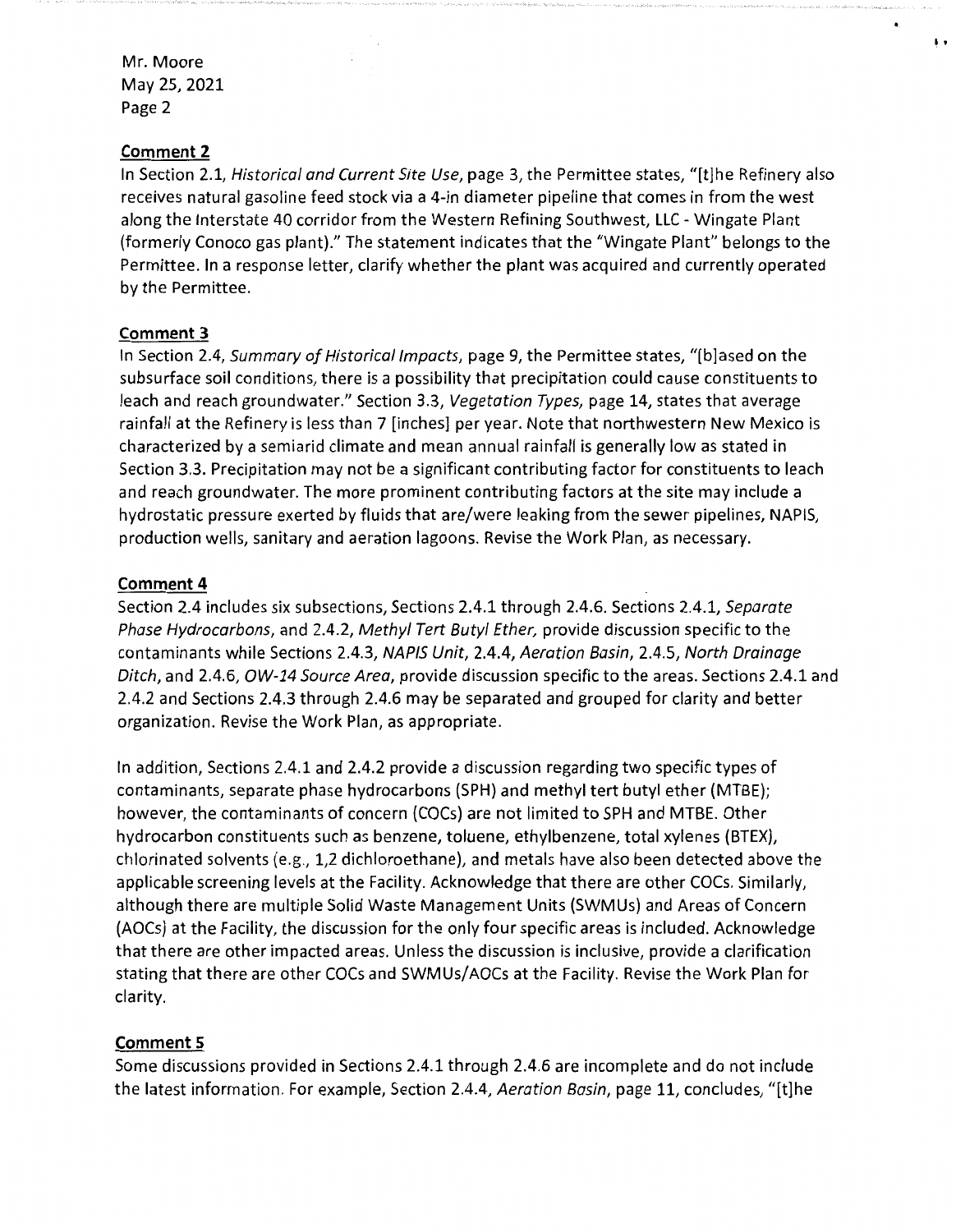revised report and response to comments were submitted on January 5, 2021. A due date from the additional work plan will be determined upon approval of the revised report." However, the NMED's *Approval with Modifications Solid Waste Management Unit 1 Revised Investigation Report,* dated January 26, 2021, has already approved the report and provided the due date for the work plan. Revise the sections to update the information.

#### **Comment 6**

In Section 4.0, *Monitoring and Sampling Program,* page 17, the Permittee states, "[i]f samples cannot be collected from a location due to environmental concerns, such as elevated hydrogen sulfide, arrangements will be made to collect samples from the affected location(s) during the next sampling or gauging event." Comment 3 of the NMED's *Approval with Modifications Annual Ground Water Monitoring Report Gallup Refinery-2018,* dated January 22, 2020, states, "[t]he Permittee must conduct the required sampling and change the scheduled sampling dates as necessary, if the  $H_2S$  concentrations are too high to allow personnel to conduct the sampling event on the scheduled sampling timeframe." Include this provision in the revised Work Plan.

#### **Comment 7**

In Section 5.1, *Modifications in Monitoring Locations,* page 18, the Permittee states, "[e]ight wells and one sample location are proposed for removal from the monitoring network. The eight wells have SPH recovery systems installed {OW-13, OW-14, OW-29, OW-30, RW-1, RW-2, RW-5, and RW-6)." Propose to discontinue operation of the SPH recovery system installed for these wells prior to gauging and sampling events, allow groundwater to equilibrate, and collect data from these wells. Revise the Work Plan accordingly.

#### **Comment 8**

In Section 5.1, *Modifications in Monitoring Locations,* page 18, the Permittee states, "[t]he sample location, Boiler Water Inlet to EP-9, is proposed for removal because the Boiler is no longer in service." The proposed change is hereby approved. If the discharged is to be resumed in the future, propose to collect the wastewater samples from the discharge location in a future groundwater monitoring plan update.

#### **Comment 9**

In Section 5.1, *Modifications in Monitoring Locations,* page 18, the Permittee states, "OW-13 will be retained at this time to allow for further evaluation." However, well OW-13 is proposed to be removed from the monitoring network in 2021 according to Table 5-1, *Modifications to the Monitoring Network.* Resolve the discrepancy in the revised Work Plan. Regardless, the groundwater data must continue to be collected from well OW-13 and other groundwater monitoring wells where the SPH recovery systems were installed (see also Comment 7).

#### **Comment 10**

In Section 5.1, *Modifications in Monitoring Locations,* page 18, the Permittee states, "14 new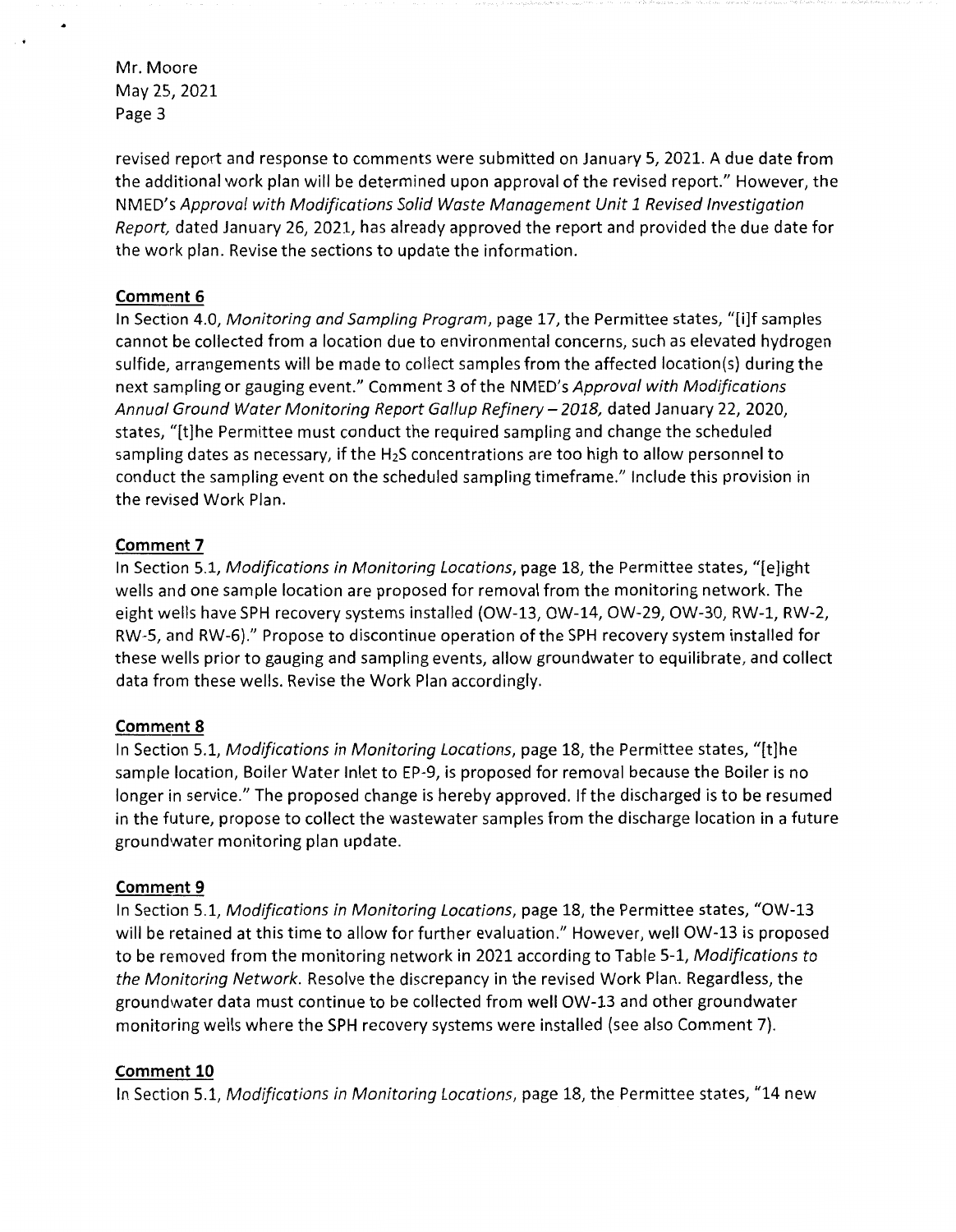monitoring wells are anticipated to be installed and added to the network in 2021." The discussion regarding three new monitoring wells (Sonsela wells near OW-13, between OW-12 and OW-13, and west of OW-1) is provided; however, the remaining 11 wells are not discussed. Provide a discussion regarding the remaining anticipated 11 wells in the revised Work Plan.

..

#### **Comment 11**

In Section 5.1, Modifications in Monitoring Locations, page 18, the Permittee states, "[t]o delineate the down-gradient extent of the plume detected at OW-1, a new Sonsela well will be installed approximately 500 ft downgradient of OW-1 to the west. The proposed locations of these wells and other new wells are shown on Figure 5-1." The location of the referenced Sonsela well is depicted approximately 100 feet rather than 500 feet downgradient of well OW-1 in Figure 5-1, Proposed Well Locations. Resolve the discrepancy in the revised Work Plan.

## **Comment 12**

In Section 5.1, Modifications in Monitoring Locations, page 18, the Permittee states, "MPC will submit an addendum to this Plan within 60 days of the final well completion detailing the new monitoring wells, the proposed sampling schedule, and the proposed analytical suites." The Permittee must not submit the reports as an addendum to this Work Plan. Rather, the Permittee must submit a separate well completion report. Revise the Work Plan accordingly.

#### **Comment 13**

In Section 5.2, Modifications in Monitoring Frequency, pages 18 and 19, the Permittee states, "sampling frequency for wells BW-4A, BW-4B, BW-5A, BW-5B, BW-5C, PW-3, and PW-4 is proposed to be reduced from quarterly to annual sampling because concentrations have remained consistent since 2016." The proposed change on sampling frequency for wells BW-4A, BW-4B, BW-5A, BW-5B, PW-3, and PW-4 is hereby approved. However, the steady MTBE concentrations in the groundwater samples collected from wells BW-5B and BW-SC potentially indicate that MTBE is migrating offsite. Chlorinated solvents (1,2-dichloroethane, 1,1 dichloroethane) have also been detected from these wells and 1,4-dioxane was detected in the groundwater sample collected from well BW-5C during the October 2019 sampling event. In addition, production well PW-3 is located in the middle of the refinery infrastructure and reportedly leaking. The cause of the leak is currently being investigated. The sampling frequency for wells BW-5B, BW-5C, and PW-3 must remain quarterly at this time. Revise the Work Plan accordingly and incorporate this change for the 2022 Groundwater Monitoring Work Plan Updates.

# **Comment 14**

In Section 5.3, Modifications in Target Analytes, page 19, the Permittee states, "[a]nalytes were removed if the analyte had not been detected in the last 3 consecutive years of sampling." Such criterion may be inappropriate for data presentation because removal of analytes that are not detected in the last three consecutive years eliminates potential future detections. For example, benzene, ethylbenzene, and total xylenes have not been detected in the last three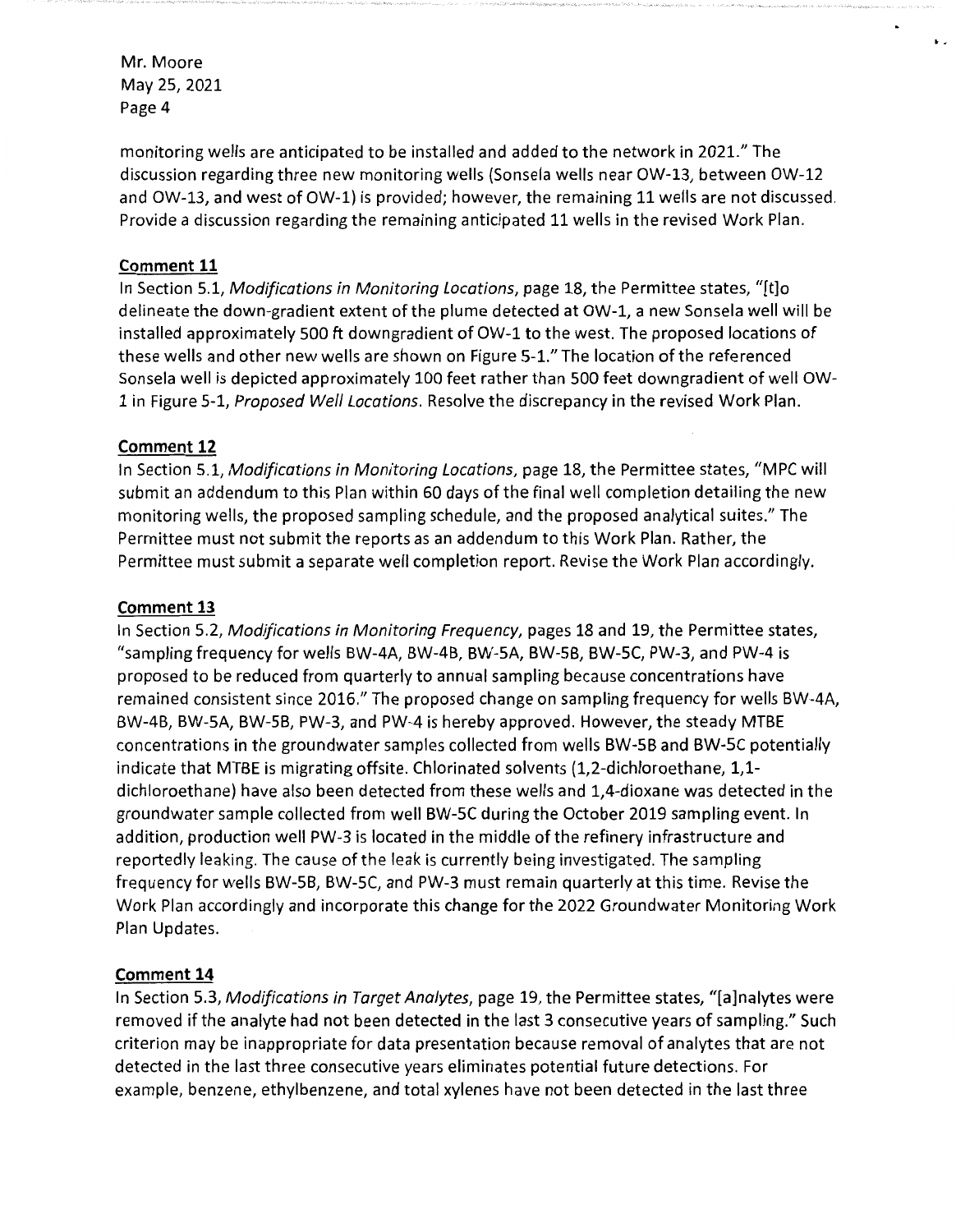'

consecutive years of sampling in the groundwater samples collected from well BW-58; however, MTBE and toluene have been detected frequently in the well. If benzene, ethylbenzene, and total xylenes were removed and only MTBE and toluene were listed in the analytical data tables, it would not be possible to evaluate whether benzene, ethylbenzene, and total xylenes remained undetected or breakthrough has occurred during the future sampling events. A future detection of other hydrocarbon constituents (e.g., benzene) is possible in well BW-58 because MTBE and toluene, which are also hydrocarbon constituents, have been detected. Unless analytical laboratory is directed not to report certain analytes, every compound listed in the analytical method will be reported. The Permittee must report every compound detected above respective detection limit. Remove the criterion from the revised Work Plan.

#### **Comment 15**

In Section 5.3, *Modifications in Target Analytes,* page 19, the Permittee states, "[n]aphthalene, 1-methyl naphthalene, and 2-methyl naphthalene were removed from VOC analysis because these constituents are also analyzed by SVOC analysis." Every compound detected in a sample must be reported. If notable discrepancies in the naphthalene, 1-methyl naphthalene, or 2 methyl naphthalene results between VOC and SVOC analyses are found, the discrepancies must be reported, and the cause must be evaluated. Remove the statement from the revised Work Plan.

#### **Comment 16**

In Section 5.3, *Modifications in Target Ana!ytes,* page 19, the Permittee states, "[c]ations analyzed as dissolved metals were removed. Because the anions are analyzed as totals, doing an anion/cation comparison is only relevant if the cations are also analyzed as total." The statement is not clear. The Permittee must continue to report the concentrations of dissolved metals and anions (e.g., nitrate). Previous groundwater monitoring reports do not appear to include total anions or cations data and an associated discussion. Provide a clarification in the response letter and revise the Work Plan for clarity.

# **Comment 17**

In Section 5.3, *Modifications in Target Ana!ytes,* page 19, the Permittee states, "1,4-dioxane was removed from wells OW-54, OW-55, OW-56 because two consecutive sampling events have been conducted, per NMED Disapproval Facility Wide Groundwater Monitoring Plan -Updates for 2019, Comment 22 (July 12, 2019}. As such, further monitoring of this analyte is no longer required." If 1,4-dioxane was detected in any of wells OW-54, OW-55, and OW-56 during the sampling events, the Permittee must continue 1,4-dioxane sampling regardless of the level of the concentration. Revise the Work Plan, as appropriate.

# **Comment 18**

In Section 5.3, *Modifications in Target Ana!ytes,* page 20, the Permittee states, "MPC proposes to sample the Group well sets for their complete analyte list every 5 years. Analytes that are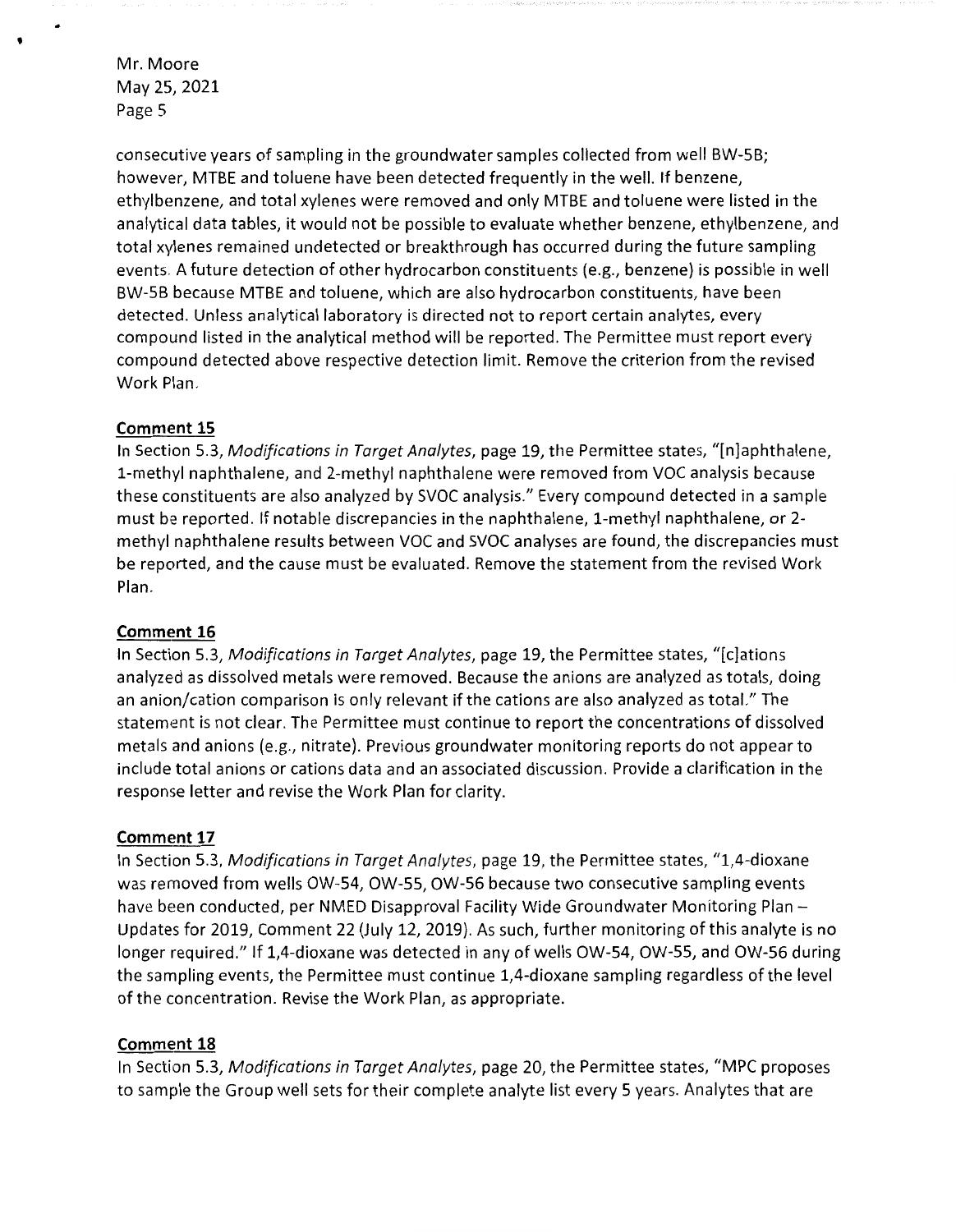above the applicable standard will be added back into the analyte lists. This will be done to ensure that changes in groundwater chemistry are adequately monitored. The next sampling event in which the complete analyte list will be sampled for is 2026." The Permittee must continue to conduct all required analyses for groundwater samples collected from each well and report all analytes detected from the well regardless of the level of detection. Since the analytical suite is specific to each well rather than the group well sets, the proposal is not applicable. Revise the statement accordingly.

•

## **Comment 19**

Section 5.3, Modifications in Target Analytes, pages 19 and 20, does not address the modifications required by the following comments:

- a. Comment 25 of the NMED's Disapproval Annual Groundwater Monitoring Report Gallup Refinery-2019, dated November 23, 2020, states, "[p]ropose to conduct pesticide analysis for the water samples collected from pond EP-2 using EPA Method 8081 in the 2021 Facility-wide Groundwater Monitoring Work Plan."
- b. Comment 6 of the NMED's Disapproval Natural Attenuation Assessment and Proposed Workplan for the Hydrocarbon Seep Area, dated January 26, 2021, states, "[p]ropose to conduct sulfide analysis for pertinent wells in the next groundwater monitoring work plan update."
- c. Comment 9, item c of the NMED's Disapproval Natural Attenuation Assessment and Proposed Workplan for the Hydrocarbon Seep Area, dated January 26, 2021, states, "[p]ropose to conduct the analyses of the degradation products of MTBE in the next groundwater monitoring work plan update."
- d. Comment 9, item d of the NMED's Disapproval Natural Attenuation Assessment and Proposed Workplan for the Hydrocarbon Seep Area, dated January 26, 2021, states, "[p]ropose to conduct the analyses of the daughter products of vinyl chloride in the next groundwater monitoring work plan update."

Address the above comments in the revised Work Plan.

#### **Comment 20**

The Work Plan does not provide discussions related to groundwater monitoring and sample collection as required by Permit Section IV.L. Include the following discussion in the revised Work Plan at a minimum:

- a. The method for groundwater elevation survey,
- b. Purging and sampling method(s) specific to each well (e.g., bailer, low flow purging device, wells with SPH recovery systems, production wells),